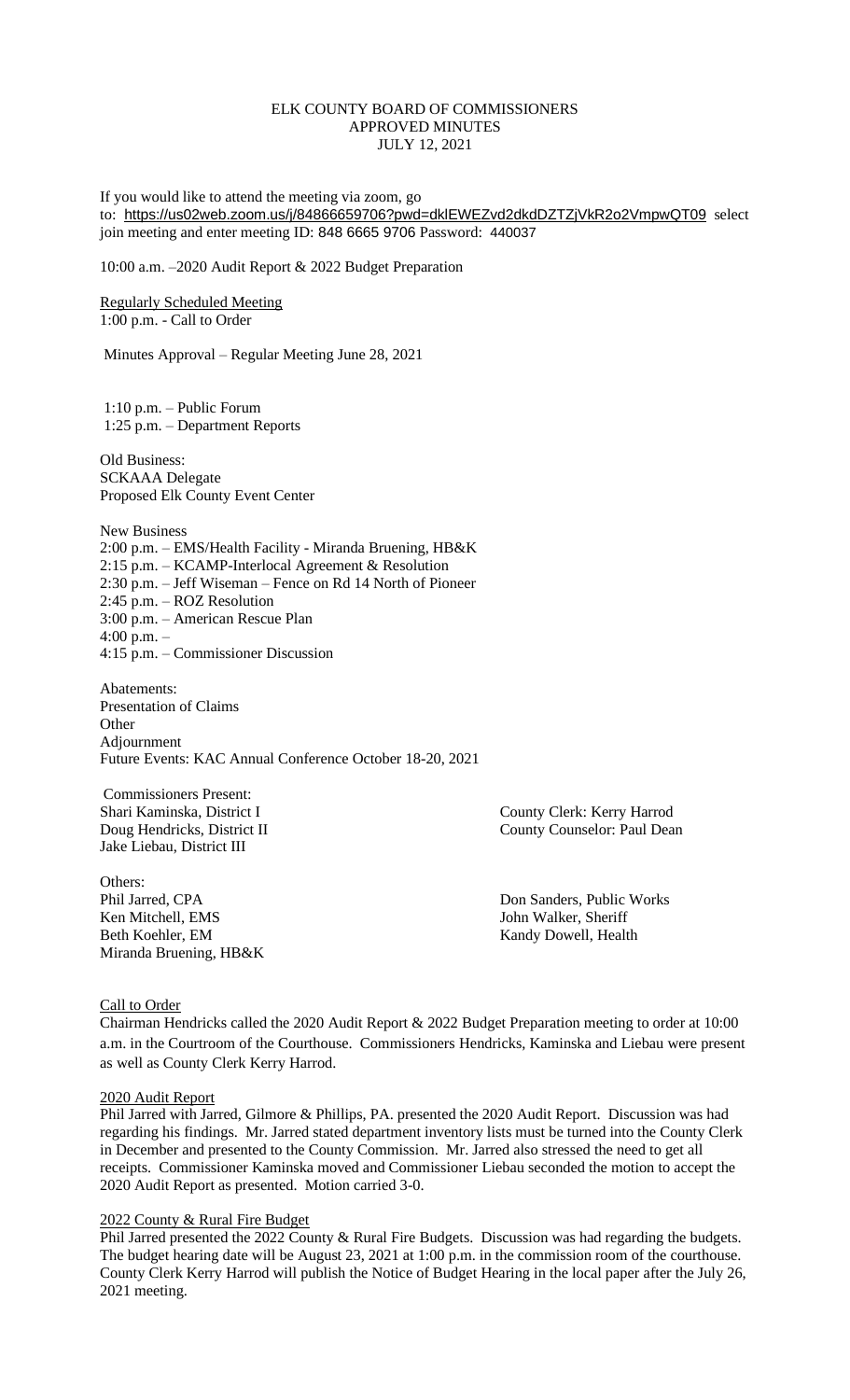### Adjournment

Commissioner Kaminska moved and Commissioner Liebau seconded the motion to adjourn at 11:34 a.m. Motion carried 3-0.

### Call to Order

Chairman Hendricks called the regular meeting to order at 1:00 p.m. in the Commission Room of the Courthouse. Commissioners Hendricks, Kaminska and Liebau were all present as well as County Clerk Kerry Harrod and County Counselor Paul Dean.

### Minutes Approval

Commissioner Liebau moved and Commissioner Kaminska seconded the motion to approve the minutes of the June 28, 2021 regular meeting as amended. Motion carried 3-0.

### Public Forum

South Central Kansas Economic Development District (SCKEDD) is reaching out to counties in their service area to spread the word about the Kansas Weatherization Assistance Program. If anyone is interested please contact SCKEDD at 316-440-8790.

### EMS

Ken Mitchell presented the report for June. The EMS department had 15 runs with collections totaling \$14,824.51. Mr. Mitchell stated the department is required to have an ambulance at the annual rodeo in Moline. The EMS Department is hiring at this time. Mr. Mitchell will be attending a conference in Missouri August  $4<sup>th</sup>$  -  $6<sup>th</sup>$ .

# Executive Session 1:10p.m.

Commissioner Kaminska moved and Commissioner Liebau seconded the motion to go into executive session for 10 minutes to discuss non-elected personnel with Ken Mitchell and Paul Dean present. Motion carried 3-0.

Back in session 1:20 p.m. No action taken.

### **Sheriff**

John Walker presented the report for June. Sheriff Walker stated he has hired Joseph Mueller and Akasha Meyer as deputies who will start July 6, 2021. They will both need to be certified. Two dispatchers are at KHP Headquarters in Salina this week doing NCIC training. Sheriff Walker stated he is going to be looking into different internet due to the issues they are still having with the existing internet. Some equipment is down and needs to be replaced due to weather related power issues.

#### Health

Kandy Dowell stated there are four active COVID-19 cases in Elk County.

#### Emergency Management

Beth Koehler stated there will be a storm spotter/new dispatch storm processes exercise July 22, 2021 at 6:30 p.m. at the Moline Community Building. This exercise will replace the LEPC meeting.

# Public Works

Road

Don Sanders stated Eric Miller has been hired and started last Tuesday. There will be two employees going to Chanute on Thursday to get their class A CDL.

Noxious Weed

Don Sanders stated Amy Clayborne has been hired to run a mower and will start tomorrow.

Maintenance

Don Sanders stated they are still working on the Sheriff's Office kitchen remodel.

Recycling

The recycling trailer will be moved from the county yard to the courthouse for Howard starting July 24, 2021.

#### Executive Session 1:50 p.m.

Commissioner Kaminska moved and Commissioner Liebau seconded the motion to go into executive session for 10 minutes to discuss non-elected personnel with Kerry Harrod and Paul Dean present. Motion carried 3-0.

#### Back in session 2:00 p.m.

Action: Any arrangements where a county employee will be working full time in one department and part time in another department will need to have the commissioner's approval before doing so.